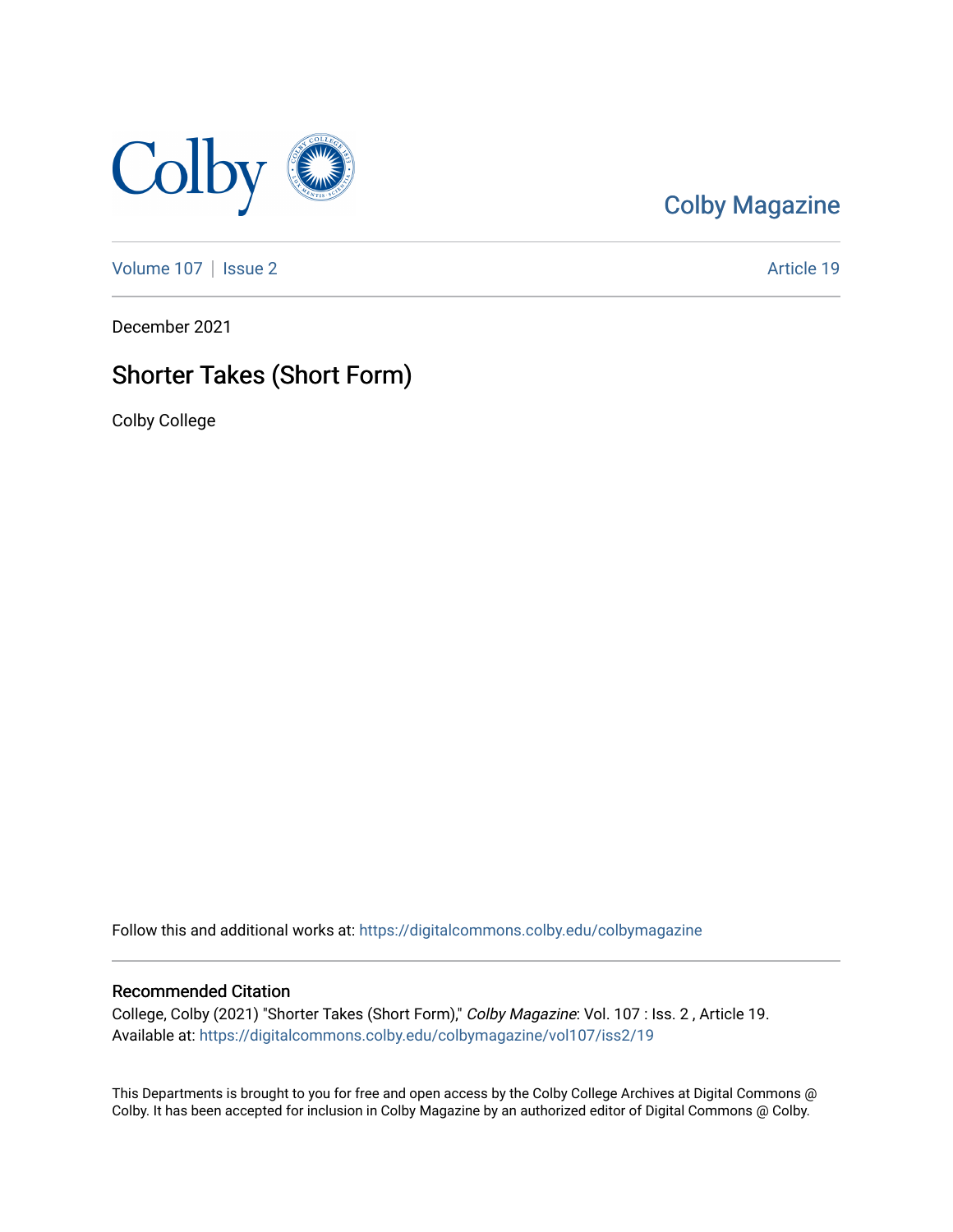### **SHORTFORM**



### LOVEJOY HONORS JOURNALISTS KILLED IN 2018

The violent murder of *Washington Post* columnist Jamal Khashoggi at the Saudi consulate in Istanbul, Turkey, shocked the world and sent a terrifying message to other journalists, scores of whom were killed around the world in 2018 alone. This year the 67th Elijah Parish Lovejoy Award was given posthumously to the 66 journalists and media workers, including Khashoggi, who lost their lives in 2018.



## "Even for me, I couldn't believe [Khashoggi's murder] happened."

—Hala Al-Dosari, Saudi Arabian human rights activist, the inaugural Jamal Khashoggi Fellow at the *Washington Post*, and a panelist at the Lovejoy Award ceremony at Colby Oct. 4.



PICASSO IN SPANISH Picasso's Guernica sketches, poems by Rodolfo Gonzales and by Doña Martina, and Diego Rivera paintings—students from Visiting Assistant Professor of Spanish Damaris Mayans's class took a trip to Special Collections to practice their language skills in an engaging way.



### CLIMATE MEET-UP

More than 100 students from a dozen colleges across the state came to Mayflower Hill for the Maine College Climate Action Summit. The goal was to them space and tools to connect with each other, exchange ideas, and continue their work in collaboration.



A DAY FOR FIRSTS On the National First-Generation College Celebration Day, Nov. 8, students, faculty, and staff celebrated Colby's first-generation-tocollege students at the Pugh Center with a day of festivities, including games, food, and a rap performance.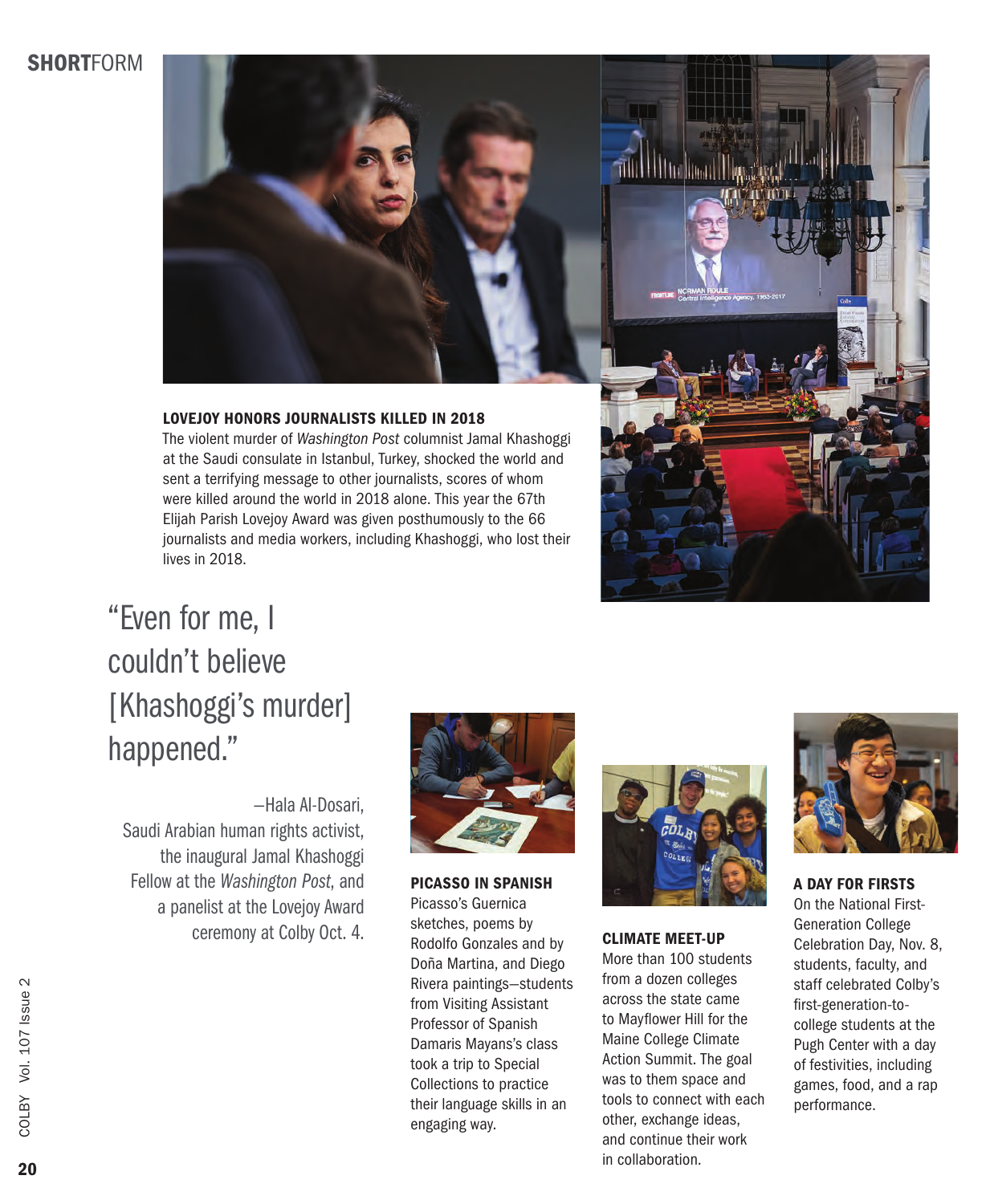# "The acts of generosity that sustain and propel this institution are truly remarkable."

—President David A. Greene, on the news that the ongoing \$750-million Dare Northward campaign had reached \$500 million.



### LISTEN

Using machine learning and more than 500 anonymous accounts of sexual assault survivors, Assistant Professor of Computer Science Hannah Wolfe and her collaborator Şölen Kıratlı created an interactive sound installation called *Cacophonic Choir*, which was exhibited in Turkey's Contemporary Istanbul gallery Sept. 12-15. For more information, check out cacophonic.net.

QuestBridge scholar Misael Beltran-Guzman '22 told his powerful story to Colby. To get to know him and meet his mother, Angeles Guzman, go to *Colby Magazine* online to watch their video.

2017 Condon Award winner Michelle Boucher '17 is still serving communities. A teacher at Landmark School in Massachusetts, Boucher heads to Mozambique in March to do professional development with teachers there.

After graduation, Alyssa Kullberg '18 spent 10 months in Ecuador as a Fulbright fellow to study a recently discovered magnolia species. "When I started, there was only one known individual of this species," she said.

#### *Oak Fellows Revisited*

We set out to find out what the 22 Oak Human Rights Fellows have been doing since they left Mayflower Hill. Their remarkable stories are now in *Colby Magazine* online.

*Community Conversations* Community, respect, and being a better neighbor these are the themes that students, faculty, and staff discussed during three "In Community" lunches organized by Kate Smanik, dean of religious and spiritual life.

### *The Lockwood Hotel* is

continuing to rise on Main Street. The Colby-owned four-story hotel, featuring 53 rooms, a bar, and a restaurant, will start welcoming guests in 2020.

**SHORTFORM**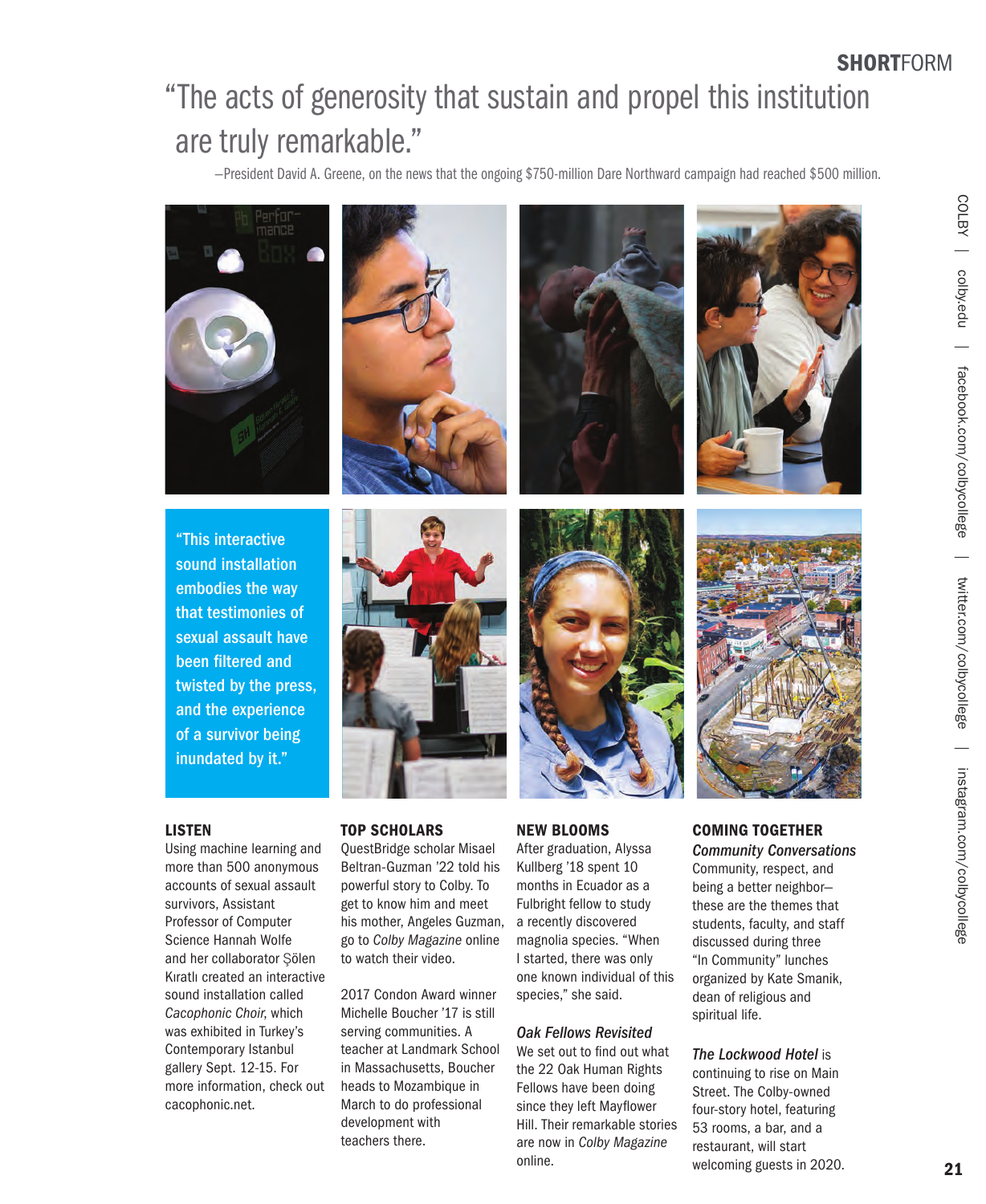

"This is not your typical curatorial project. We are bringing the scientific community, the literary community, and the artist community together." —Phong Bui,

2019 Lunder Fellow

### NOTES FROM HOME

*The global dialogue about climate change was framed anew with the publication of* The River Rail: Occupy Colby*, putting the College at the center of an important interdisciplinary conversation.* 

*A collaboration of the Lunder Institute for American Art, the Colby College Museum of Art, and the New York-based*  The Brooklyn Rail*, the special edition of the magazine represented a fusion of disciplines that many see as imperative to facing this environmental peril. "We need to prepare people to take action, to change their ways of seeing the world, and I don't think anybody can do that better than an artist or a writer," said Kerill O'Neill, Julian D. Taylor Professor of Classics.* 

*O'Neill was a guest editor of the publication with Denise Bruesewitz, associate professor of environmental studies, and Chris Walker, Mellon Postdoctoral Fellow of Environmental Humanities. The project was overseen by Phong Bui, New York-based artist, critic, curator, and publisher and artistic director of* The Brooklyn Rail*, and a 2019 Lunder Institute Fellow.*